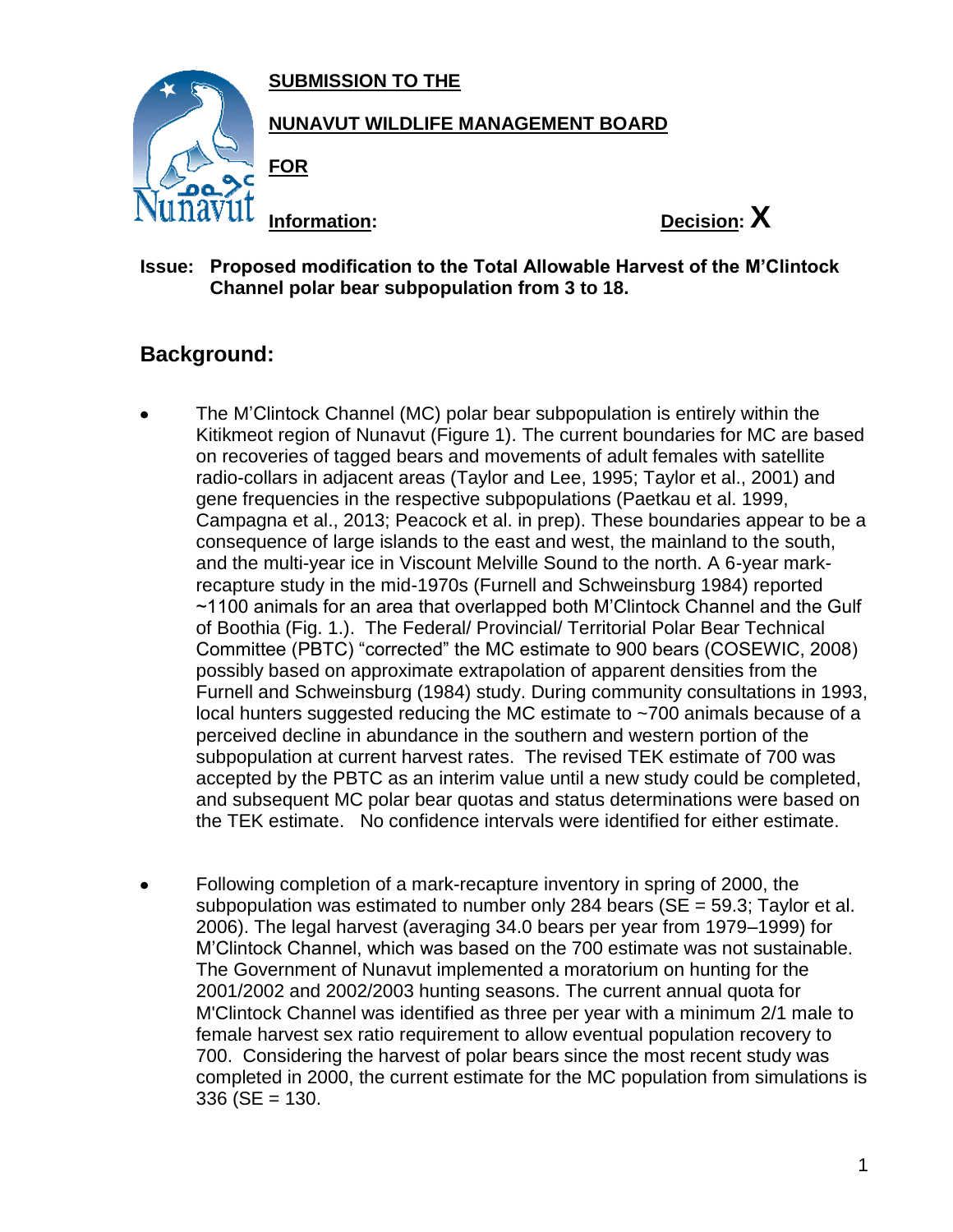- The scientific data, which suggested low abundance of polar bears in M'Clintock  $\bullet$ Channel in 2000 due to over-harvest, is supported by several GN-funded TEKstudies. Gjoa Haven hunters reported that the number of bears near their community had declined over the past 30 years (Keith et al., 2005). Other areas where decreased numbers of polar bears have been reported included the Royal Geographical Society Islands, Pasley Bay, northern King William Island, Gateshead Island, Larsen Sound, and the M'Clintock Channel itself (Atatahak and Banci 2001). Inuit suggested that polar bears were no longer present in the Queen Maud Gulf area prior to the moratorium (Keith et al. 2005). Inuit hunters also reported a decline in the number of adult male bears in southern regions of M'Clintock Channel but found that large males could still be found further to the north (Atatahak and Banci 2001; Keith et al. 2005). This finding is consistent with what one could expect from a male-selective over-harvest (Taylor et al., 2008).
- In addition to unsustainable harvesting, recent changes in habitat and disturbance by humans were also identified by Inuit as potential reasons for the reduced abundance of bears in M'Clintock Channel (Keith et al., 2005). One noted habitat change has been the recent absence of multi-year ice and icebergs, which may reduce the quality of habitat because of tide crack (breathing hole) formation at the edges of these bergs and multi-year ice floes. Human disturbances such as the construction of DEW (Distant Early Warning) line sites, construction of Inuksuit, and noise from aircraft and snowmobiles are also thought to have contributed to the low density of bears around the community of Gjoa Haven (Keith et al., 2005).

# **Current Status**

- At the Nunavut Wildlife Management Board meeting in June (2013) the Kitikmeot  $\bullet$ Regional Wildlife Board requested an increase in the M'Clintock Channel Total Allowable Harvest by 15 bears, for a total of 18 bears.
- The request is based on anecdotal reports from local hunters that the population  $\bullet$ has been increasing.
- Beginning in April 2014, the Government of Nunavut is conducting a new 3-year genetic mark-recapture study to estimate the abundance of polar bears in MC.
- Results of the current abundance estimate will not be available until 2017.
- Using vital rates from the 1998 to 2000 research and harvest data between 2000  $\bullet$ and 2012 in simulation models, the estimated number of bears in MC is 336 (SE 130).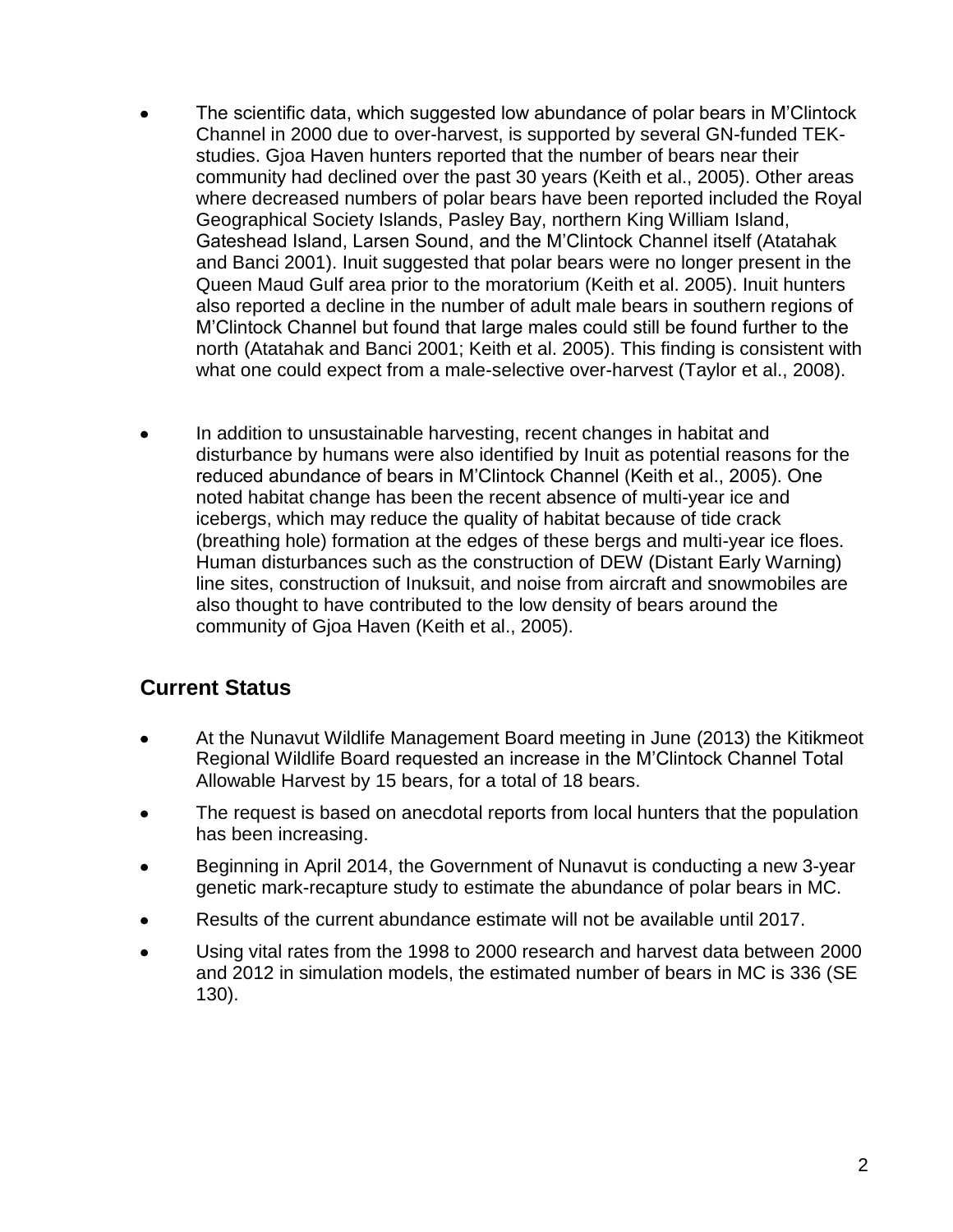## **Recommendation:**

- The MC subpopulation was considered to have been severely depleted at the time of the most recent population estimate of 284 bears (2000), and in order to ensure recovery of the population to the target number of 750 bears as per the 2005 MOU, a small TAH of 3 bears was recommended. At the current harvest levels, it would take until 2027 to reach the target number of 750 bears, assuming the vital rates of the 2000 study did not change significantly.
- During consultations for the development of the new Nunavut Polar Bear Co- $\bullet$ Management Plan, the HTO boards and members of the communities of Cambridge Bay, Gjoa Haven, and Taloyoak stated they were satisfied with the current abundance of bears in MC. Community and HTO members expressed that it is unsafe to camp on the land in many areas within the subpopulation boundary.
- In order to address a public safety concern, the GN-DOE is in support of a small increase of the MC TAH up to a total of 6 bears until new information becomes available, and a more rigorous assessment of the population status can be performed (Figure 2). This small increase in TAH for such a short time frame is not considered a conservation concern.

# **Information to consider when determining the TAH:**

- The currently available data for the MC polar bear population is dated. It is  $\bullet$ uncertain how environmental changes, low bear densities and current sex and age structure of bears have affected population growth and distribution, even though the population was managed for an increase since 2000.
- A new population estimate will be tentatively available in 2017 which will allow the re-evaluation of the status and sustainable harvest levels for the MC population.
- Currently, the target number for the MC population is 750 as per the 2005 MOU. The development of the new Nunavut Polar Bear Management Plan will bring opportunities to discuss and consider future desired management objectives and goals for the MC polar bear subpopulation (e.g., target number for MC).
- If a decision by the NWMB is made to change the current MC TAH, then the allocation of tags should occur under the guidance of the responsible RWO, following the flexible quota system.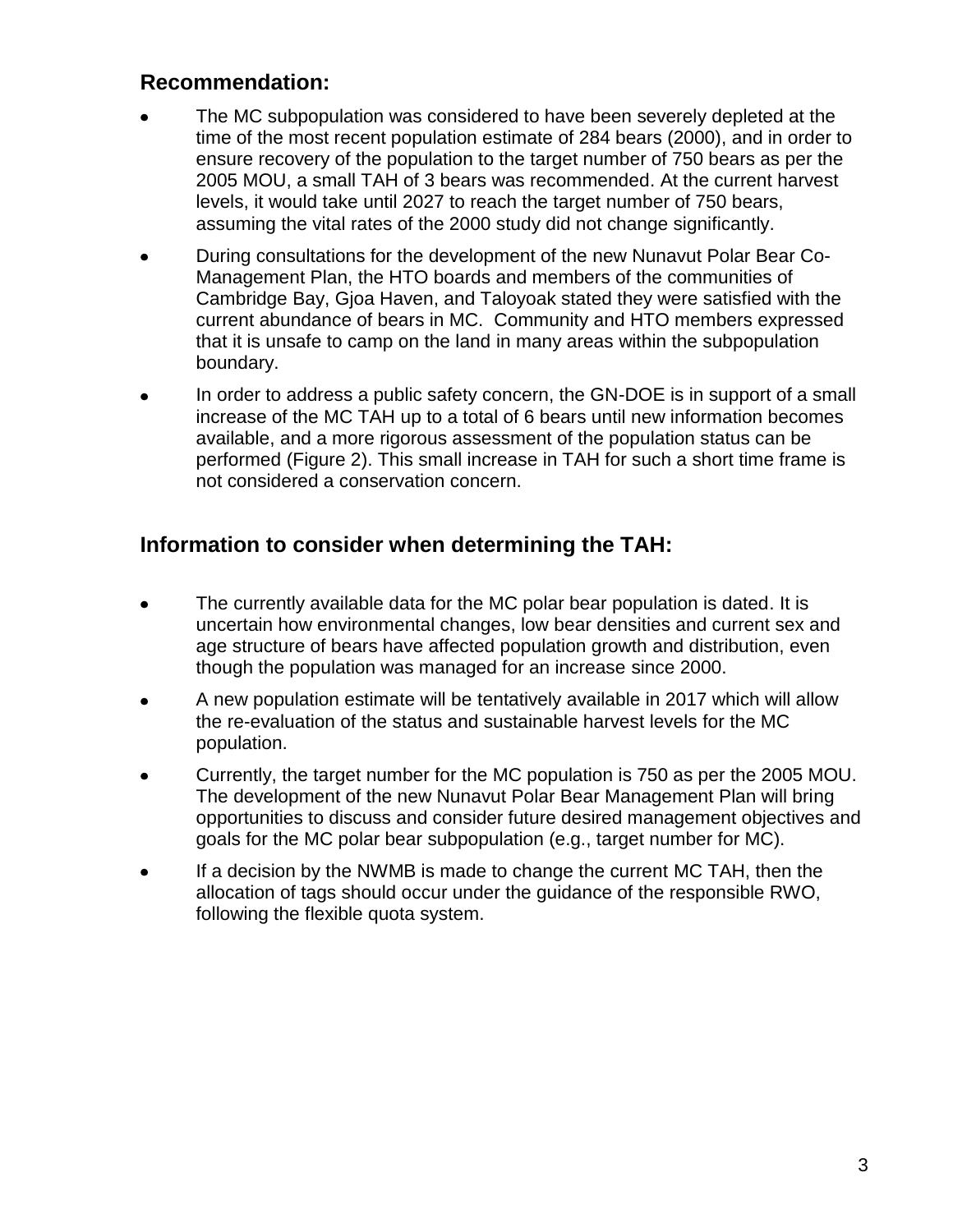

Figure 1. The geographic boundaries of the M'Clintock Channel polar bear subpopulation (MC).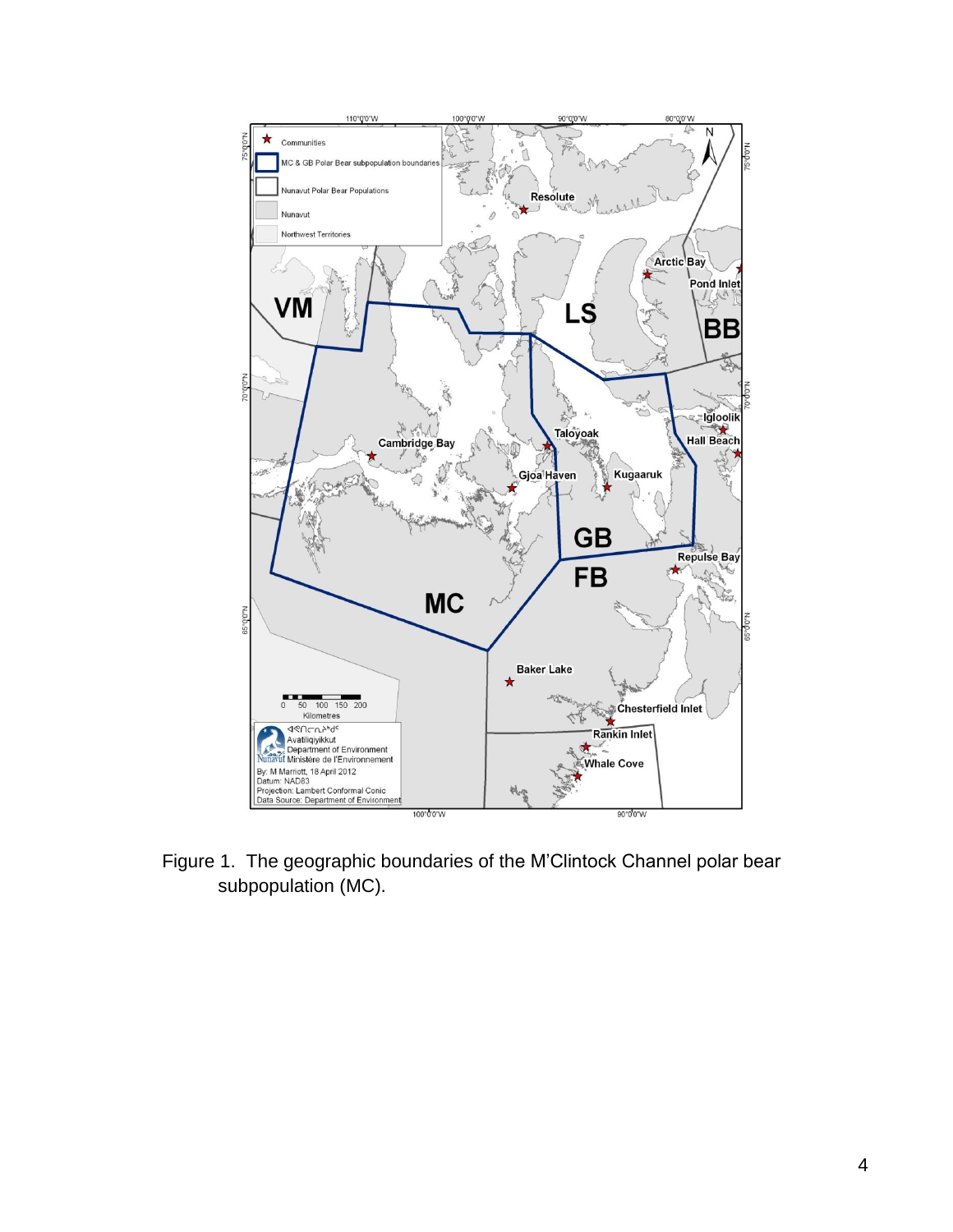

Figure 2. Predicted population trends for the M'Clintock Channel subpopulation over a 12 year period under four different harvest scenarios, no harvest, the current TAH of three bears, an increase to six bears, and the requested increase to 18 bears.